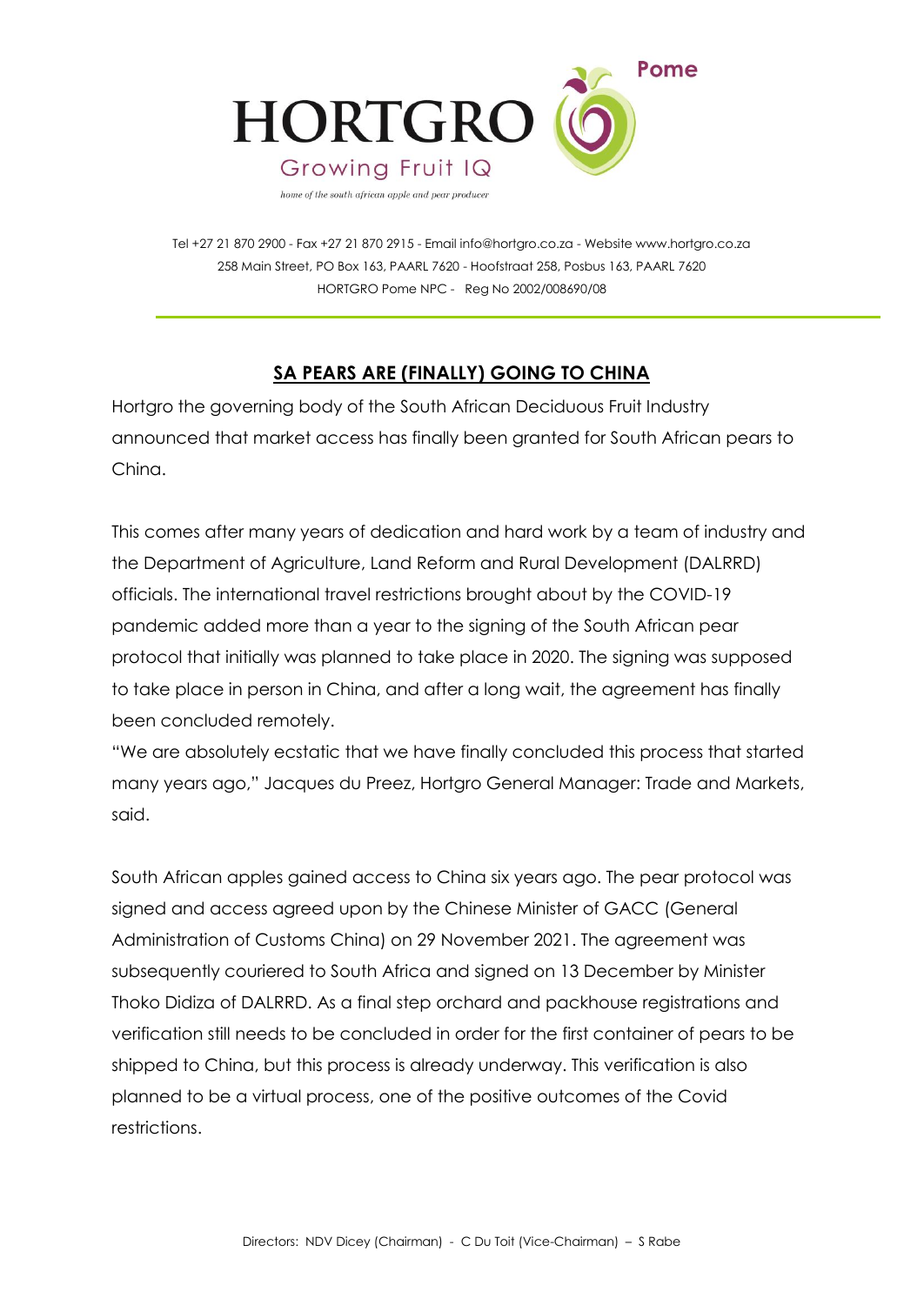"We would like to thank the Minister of Agriculture, Land Reform and Rural Development, Thoko Didiza, and her department's officials that worked tirelessly to make this possible. We also want to acknowledge the behind the scenes hard work by the industry scientists and specialists."

"We look forward to much closer, mutually beneficial, working relationships with the Chinese authorities in order to expedite market access between the two countries in much shorter timeframes in future. We can't wait to ship our first container of delicious, ethically-produced pears that adheres to the strictest food safety protocols, to China. We view the Chinese market as crucial to the sustainability and further growth of our pear industry. We have experienced tremendous growth in exports to other Eastern nations and now we can supply Chinese consumers with our delicious pears as well," Du Preez said.

According to Du Preez, 22% of SA pear exports in 2021 were destined for the Far East and Asian markets. And healthy growth in this region had been experienced over the past five years. The prolonged drought experienced in South Africa has largely been broken due to good winter rains and although it's still early days, there is great optimism for a good 2022 crop.

Orchards and packhouses have been provisionally registered with DALRRD in anticipation of gaining market access, so South African growers and exporters are more than ready to serve the Chinese market.

The South African apple and pear industry also launched a pilot market development campaign for apples in China, early in 2021. This campaign will in future now also include pears. The campaign will support and hopefully grow exports and position SA as the preferred supplier of top quality fruit in this vast market.

Hortgro's Executive Director, Anton Rabe, said that gaining new markets, while also maintaining market access are top priorities within Hortgro. "We have a multidimensional team of experts dealing with the ever-increasing demands and compliance issues. Most of this work goes unseen and happen below the radar.